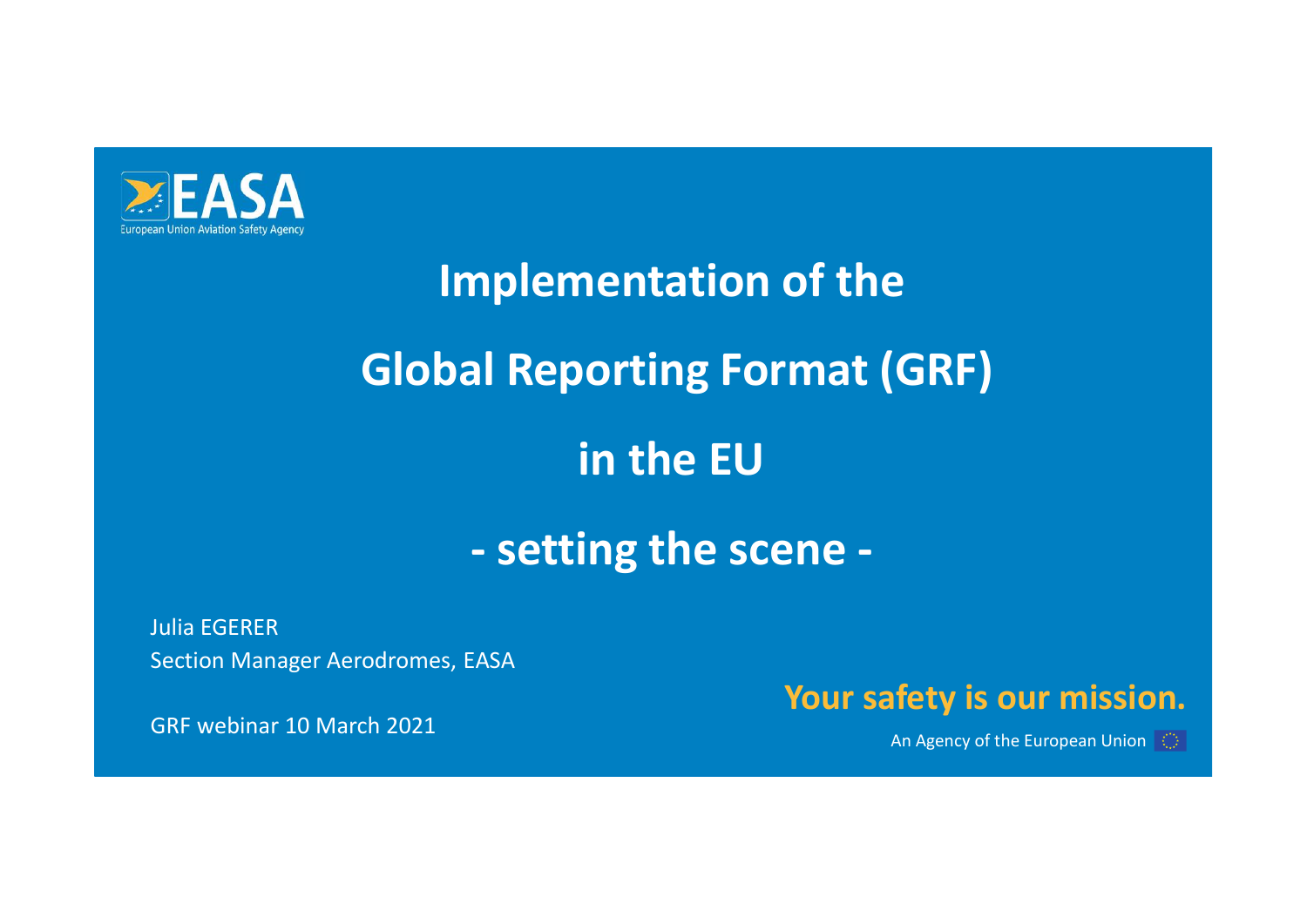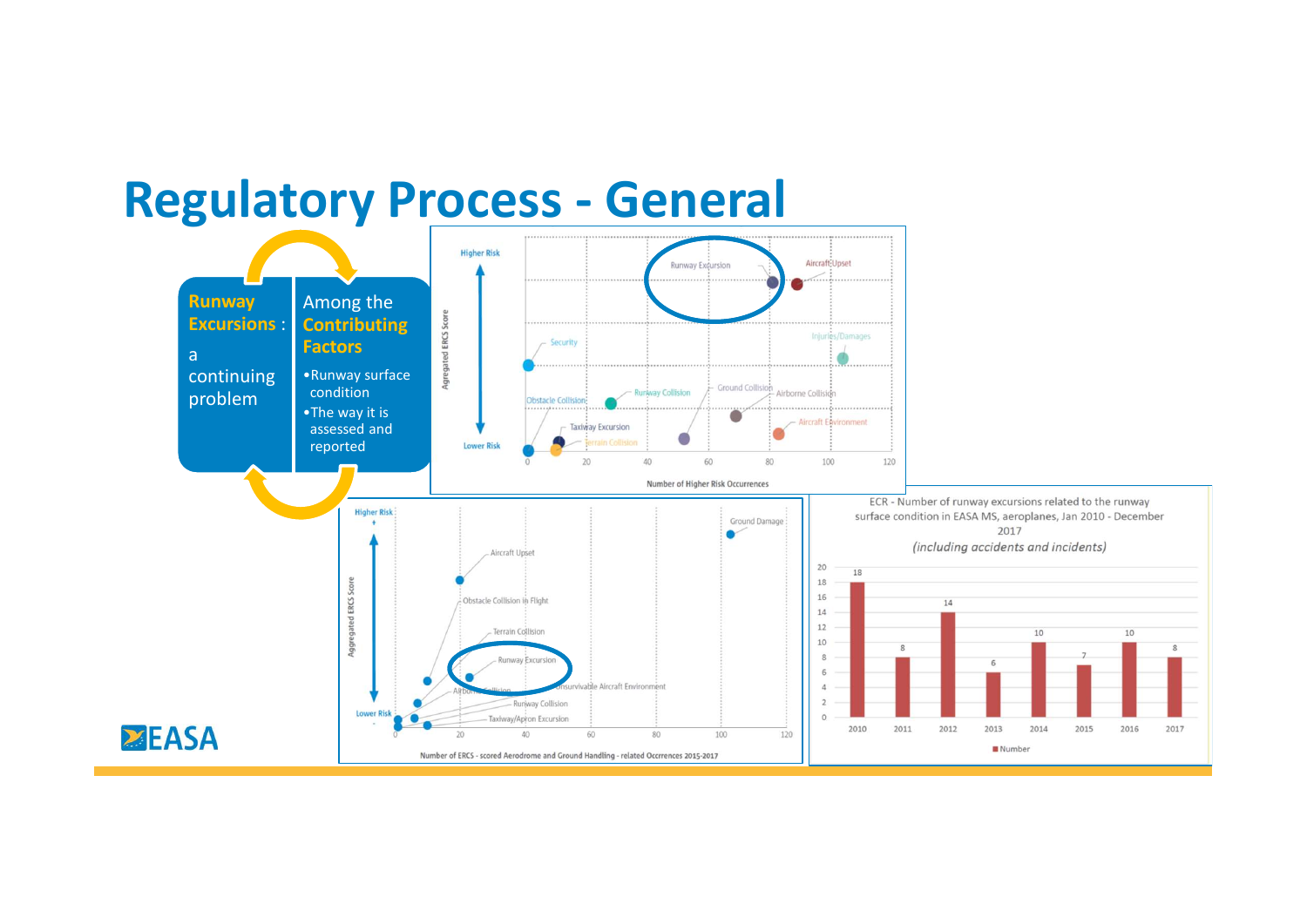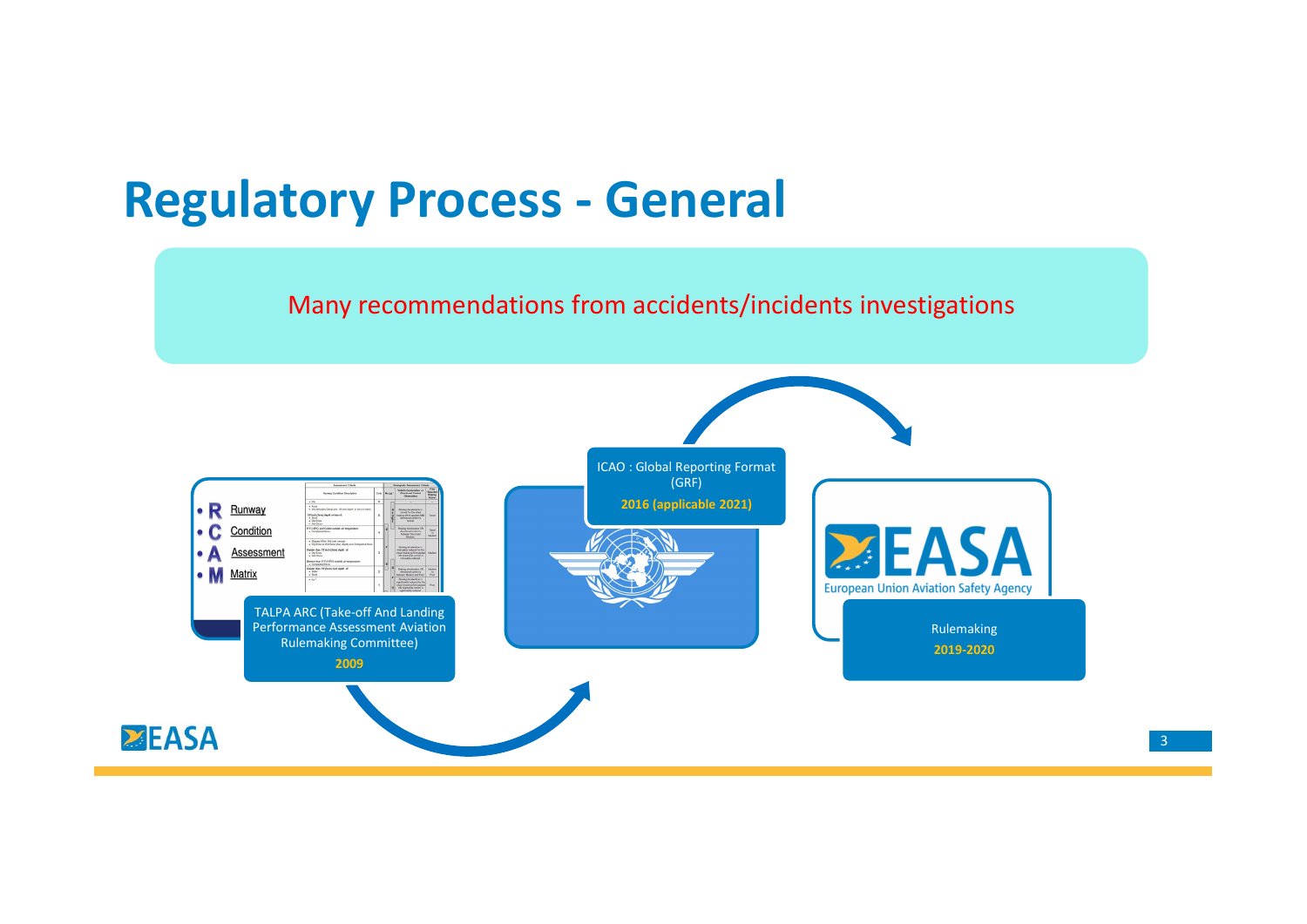

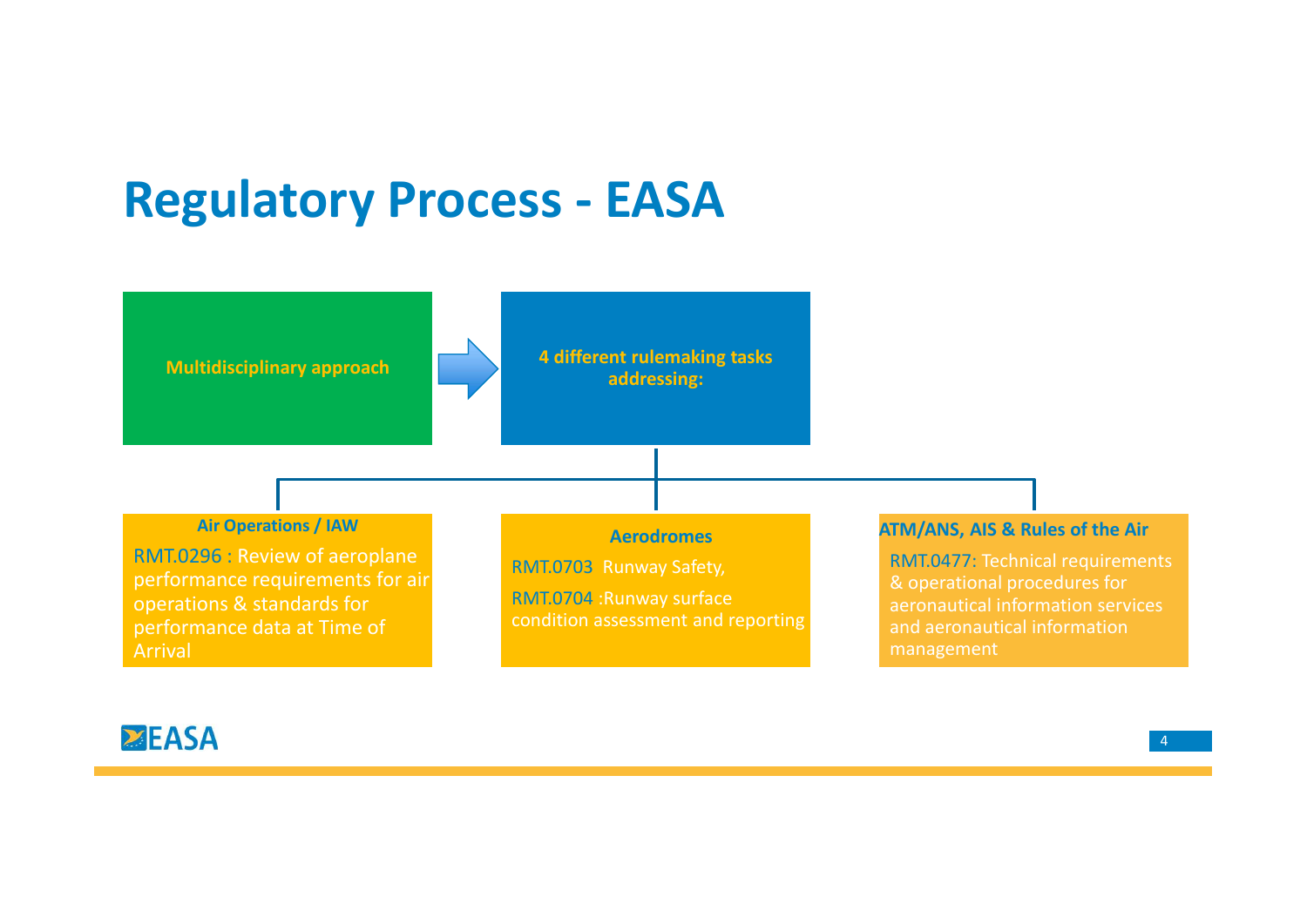

**ZEASA**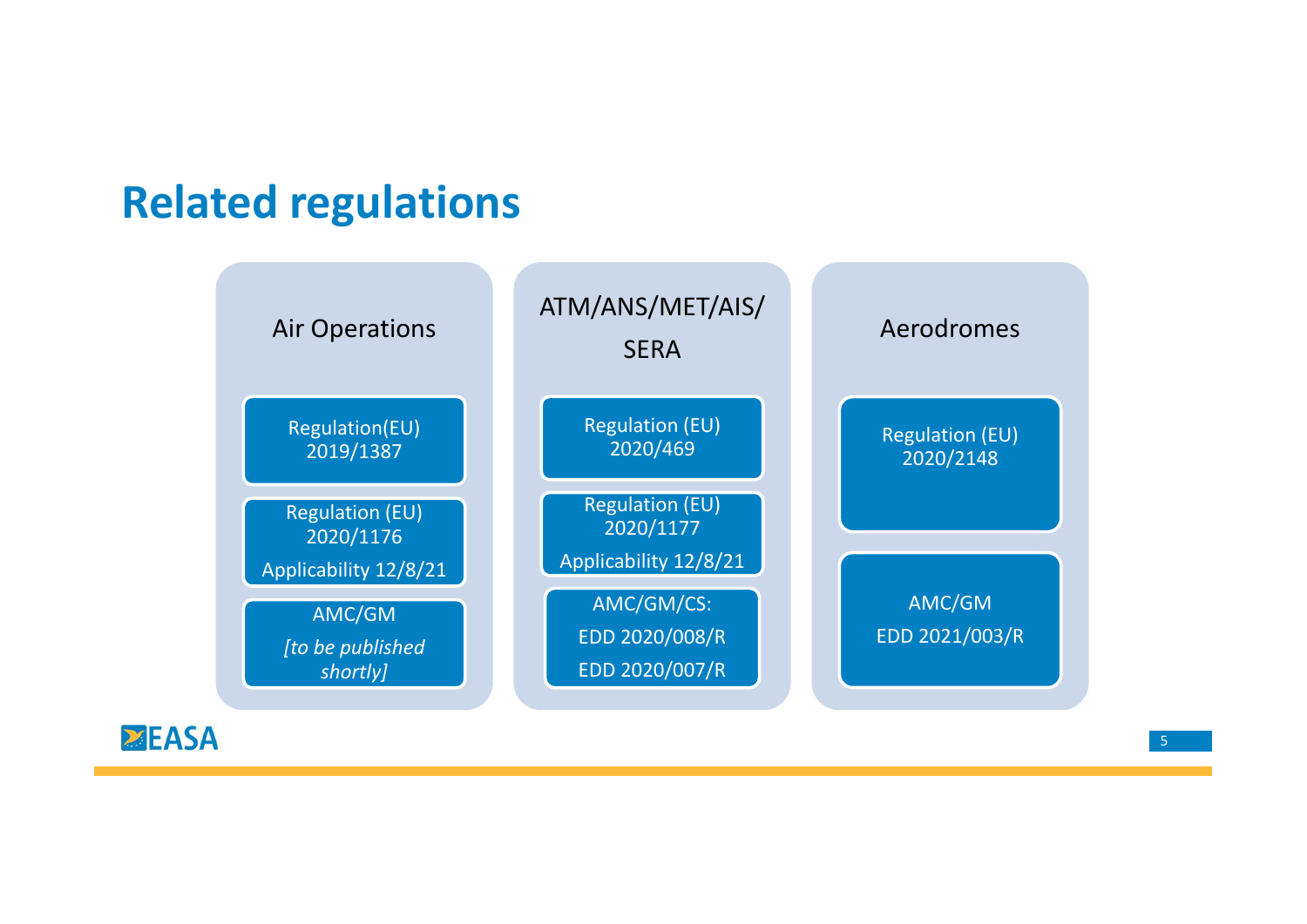# **Regulatory Process - EASA**

## Principles

- -
- **Regulatory Process EA**<br> **Princi**<br>
 Follow ICAO provisions<br>
 To support global application and implement<br>
 Keep right balance between implementing ru<br>
(AMC) and guidance material (GM) **egulatory Process - EASA**<br>• **Principles**<br>• To support global application and implement the GRF<br>Keep right balance between implementing rules (IR), acceptable means of<br>(AMC) and guidance material (GM)<br>• Reviewing and analy **Principles<br>• Follow ICAO provisions<br>• To support global application and implement the GRF<br>• Keep right balance between implementing rules (IR), acceptable means of compliance<br>(AMC) and guidance material (GM)<br>• Reviewing a** (AMC) and guidance material (GM) **Example 18 Separation Process - EASA<br>
• Principles<br>
• To support global application and implement the GRF<br>
\* To support global application and implement the GRF<br>
Keep right balance between implementing rules (IR), accepta Example 19 THOLESS - LASA<br>
• To support global application and implement the GRF<br>
• To support global application and implement the GRF<br>
Keep right balance between implementing rules (IR), acceptable means of compliance<br> Principles**<br> **•** To support global application and implement the GRF<br> **Examplement included in the acceptable means of compliance**<br> **(AMC)** and guidance material (GM)<br>
• Reviewing and analysing every ICAO provision<br>
• Bas **• Principles**<br>• To support global application and implement the GRF<br>Keep right balance between implementing rules (IR), acceptable means of compliance<br>(AMC) and guidance material (GM)<br>• Reviewing and analysing every ICAO
	-
	-
	-
	-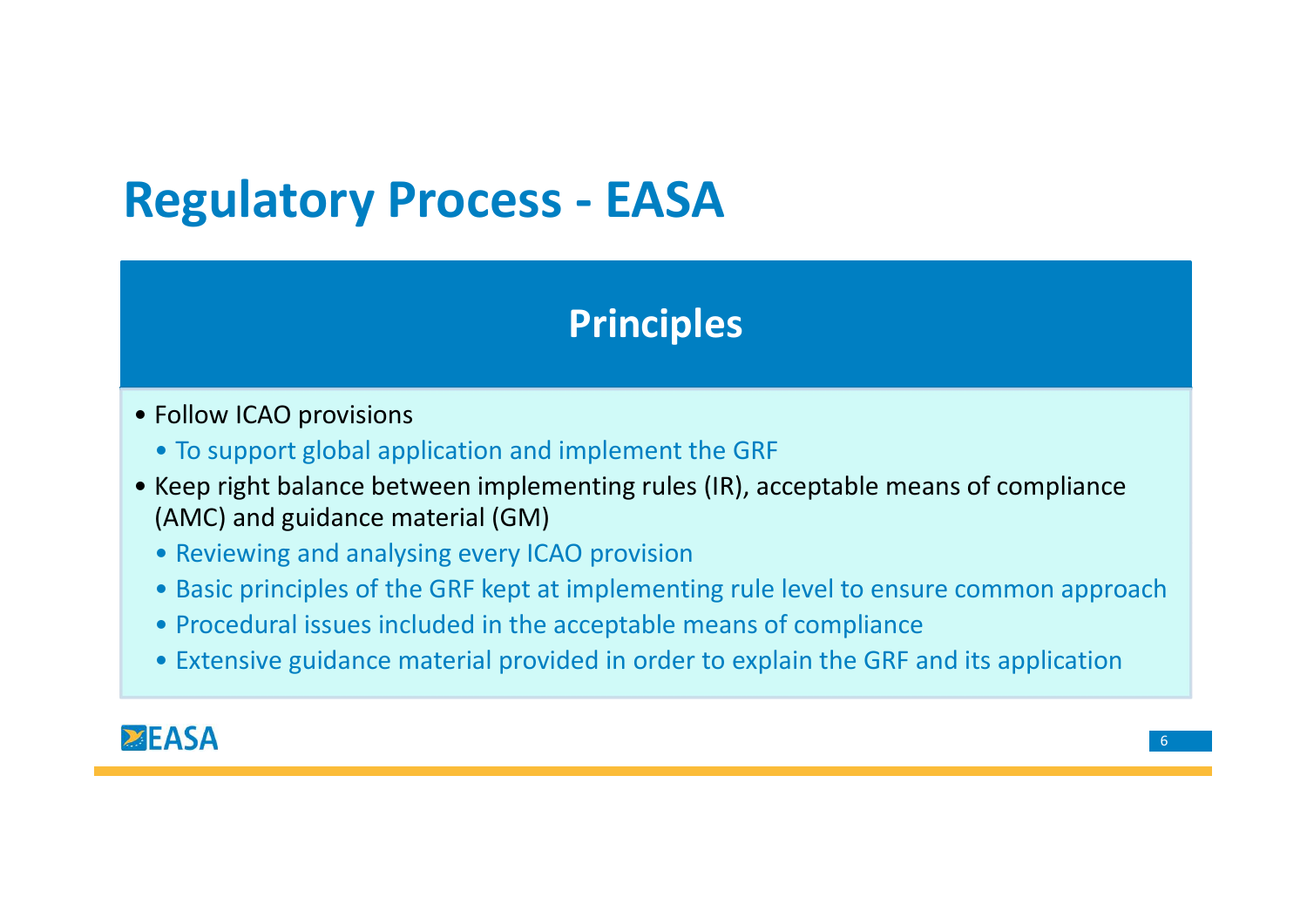- $GRF Applicability dates  
\n\rightarrow New ICAO applicability date: 4<sup>th</sup> Nov 2021  
\n\rightarrow ICAO generated initial considerableility data of 5<sup>th</sup>$  $\rightarrow$  New ICAO applicability date: 4<sup>th</sup> Nov 2021
	- $\rightarrow$  ICAO postponed initial applicability date of 5<sup>th</sup> November 2020 due to COVID-19
	- → Coincides with November AIRAC (Aeronautical Regulation Information and Control) date, traditionally used by ICAO to implement SARPS.
	- $\rightarrow$  EU applicability date: 12 August 2021 (!)
		- $\rightarrow$  ICAO date considered challenging for Northern hemisphere, especially for Nordic countries.
	- $\rightarrow$  Note: Canada will also apply GRF as of 12 August 2021

## **ZEASA**